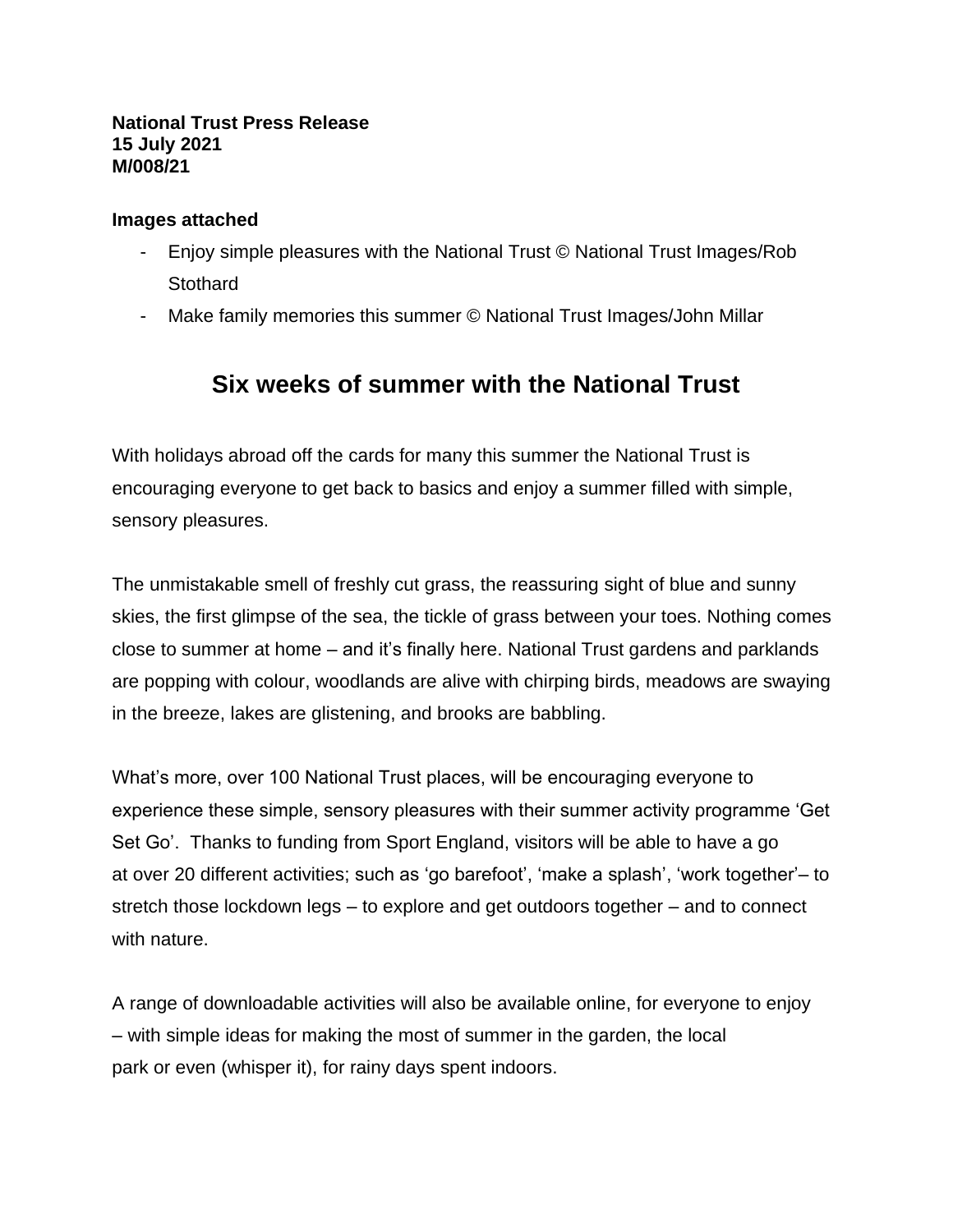**Here's the National Trust's pick of the best places to enjoy in the East Midlands this summer:**

# **Derbyshire**

# **Calke Abbey**

The Garden of Imagination returns to Calke for the summer holidays, where kids can unleash their imaginations and play to their hearts' content. It's the perfect spot to pitch up with a blanket and watch the clouds floating above. The natural play area at Calke Explore is open all year round plus a brand-new cycle hire facility is coming soon so you can venture further into the countryside this summer.

# **Hardwick Hall**

The perfect spot for outdoor adventures, from rolling down hills to cloud watching. Lady Spencer's wood and the ponds at the lower park are both popular with families, with the chance to spot lots of wildlife, including ducks, geese and swans.

# **Kedleston Hall**

At Kedleston, the great outdoors has plenty to offer with lots of places to explore and gorgeous spots for memorable picnics. The long and short walks are excellent for spotting wildlife and the parkland is the perfect backdrop for having a go at some of the National Trust's nature themed activities, '50 things to do before you're 11¾'.

# **Leicestershire**

# **Stoneywell**

Summer holiday fun and nostalgia – Stoneywell's gardens and woodland provide the perfect place for children to break away from screen time and enjoy a traditional summer holiday adventure. With the feeling of stepping into a Swallows and Amazons book it's ideal for whiling away a summer day. Simple activities include eating a picnic in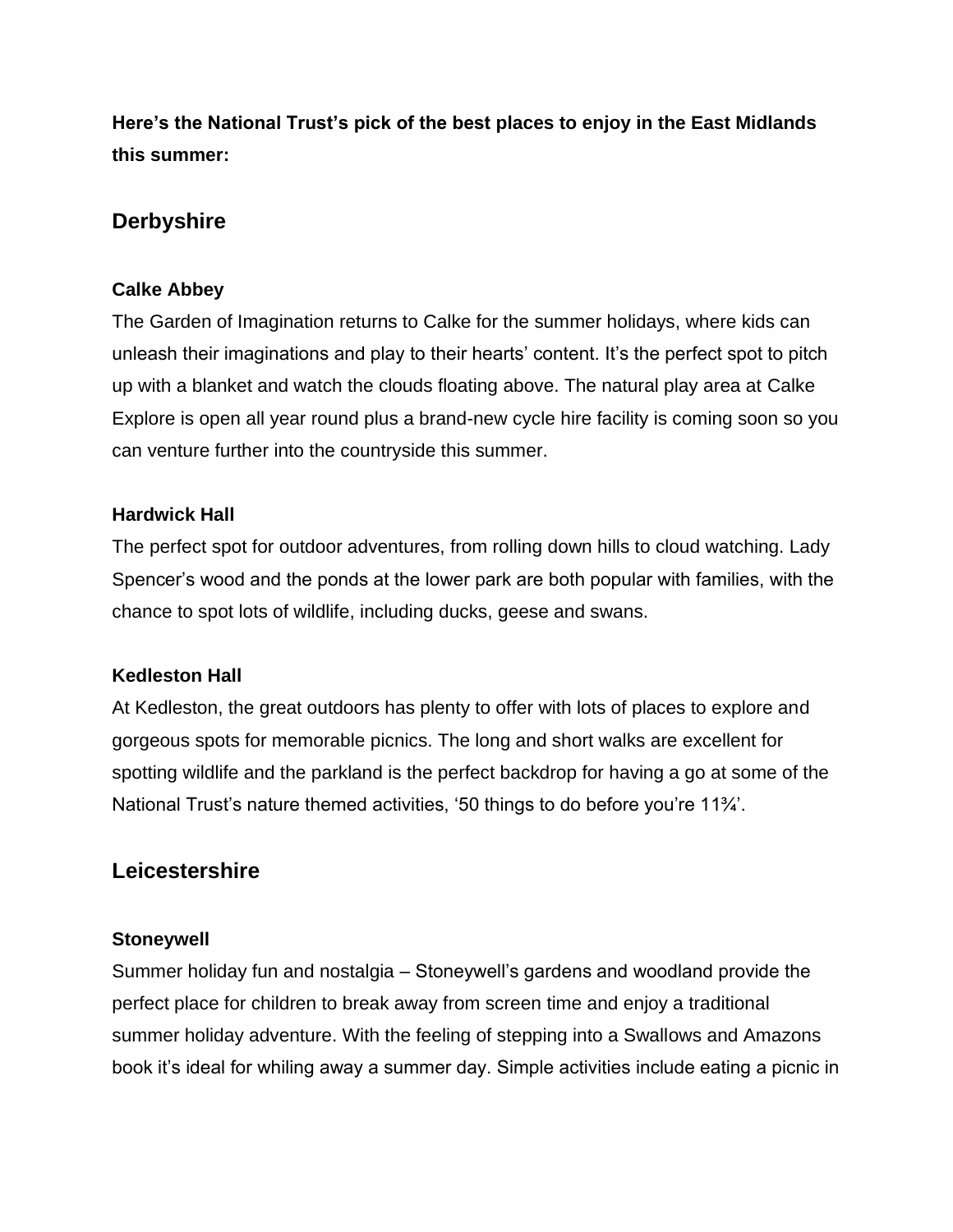the wild, having fun with sticks, creating some wild art, or making friends with a bug. If you're lucky, you might even spot a lizard or slow worm basking in the sun.

# **Lincolnshire**

#### **Belton**

There's so much for children do at Belton, with sports activities every Tuesday throughout the holidays, a 'Nature's Olympics' trail and sports equipment available for visitors to use on the east lawn. The outdoor adventure playground is not to be missed – the perfect place for energetic children to blow off some steam.

# **Gunby Hall and Gardens**

Find a shady or sunny spot anywhere in the gardens for the perfect family picnic. Dogs on leads are welcome too. Have fun with lots of the National Trust's nature themed '50 things to do before you're 11¾' activities like walking barefoot, getting to know a tree and cloud watching.

# **Tattershall Castle**

After a tour of the castle, kids and their grown-ups can enjoy the beautiful grounds at Tattershall and picnic with one of the grandest views in Lincolnshire.

# **Woolsthorpe Manor**

Families can enjoy exploring Woolsthorpe, the former home of Isaac Newton, on an outdoor rainbow trail this summer. Test Newton's theories in the hands-on Science Centre, get to know the world's most famous apple tree – which inspired Newton's theory of gravity – and find the perfect picnic spot for wildlife spotting.

# **Northamptonshire**

# **Canons Ashby**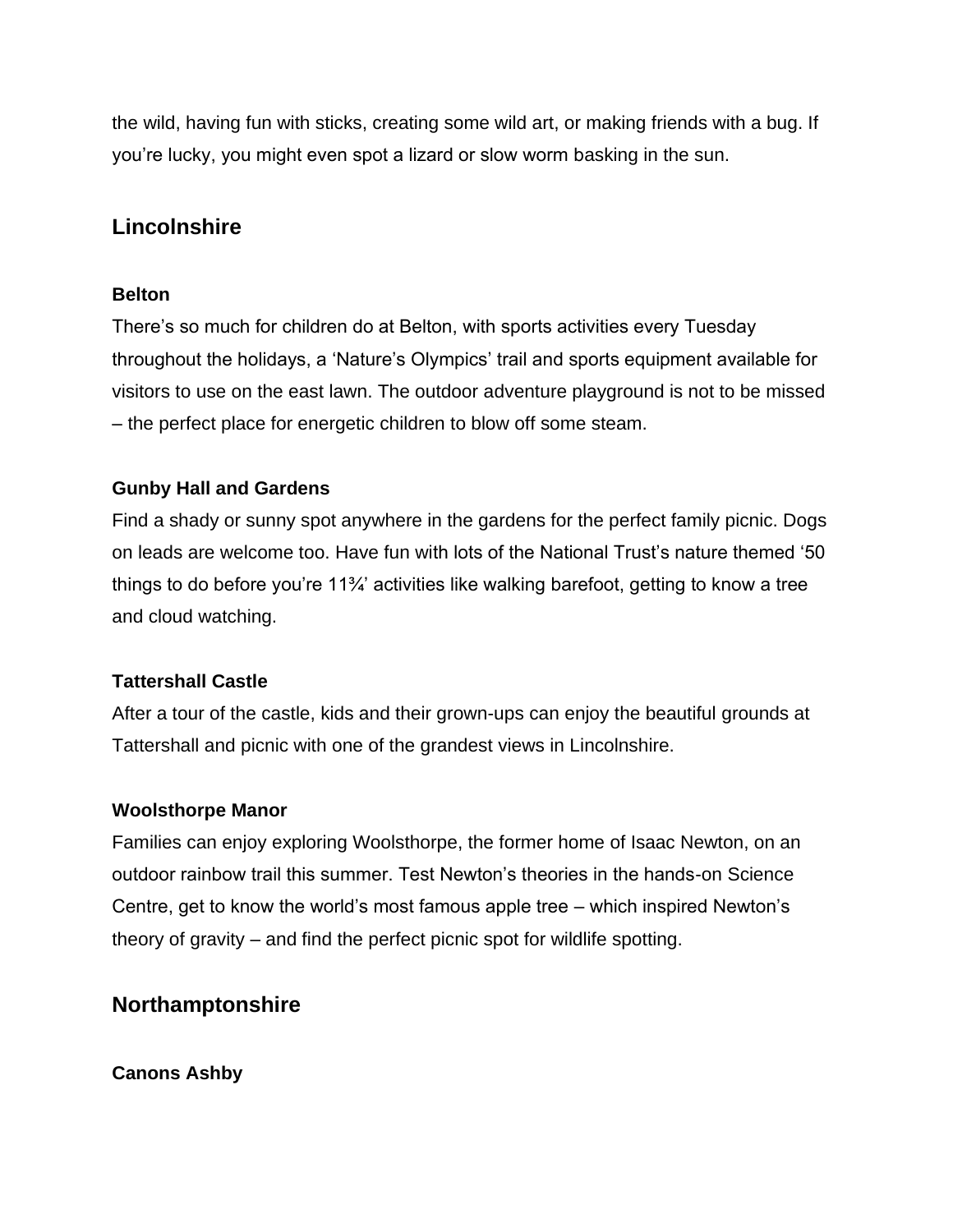Explore a fascinating historical house, fresh air and green spaces. There is something for all the family to enjoy this summer – in the formal garden you can delight in the colourful flower displays on the Sundial terrace and explore the spinney and the parkland whilst having a go at the summer family trail.

# **Nottinghamshire**

# **Clumber Park**

With thanks to Sport England, Clumber Park is inviting families to pick up a Summer of Sport challenge card and 'Get Set Go' to inspire getting active outdoors. Help to create a meadow of flowers made from recycled materials, discover the natural play area, or hire a bike and explore more than 20 miles of cycle routes across the estate.

Find out more about summer holiday activities with the National Trust near you at [www.nationaltrust.org.uk/lists/family-days-out-in-the-midlands](http://www.nationaltrust.org.uk/lists/family-days-out-in-the-midlands)

**- ENDS -**

**For further press information and images please contact: Cat Edworthy: [Cat.Edworthy@nationaltrust.org.uk](mailto:Cat.Edworthy@nationaltrust.org.uk) / 07484500852 Claire Connolly: [Claire.Connolly@nationaltrust.org.uk](mailto:Claire.Connolly@nationaltrust.org.uk) / 07790 895663**

# **About the National Trust**

The National Trust is a conservation charity founded in 1895 by three people: Octavia Hill, Sir Robert Hunter and Hardwicke Rawnsley, who saw the importance of the nation's heritage and open spaces and wanted to preserve them for everyone to enjoy. Today, across England, Wales and Northern Ireland, we continue to look after places so people and nature can thrive.

The challenges of the coronavirus pandemic have shown this is more important than ever. From finding fresh air and open skies to tracking a bee's flight to a flower; from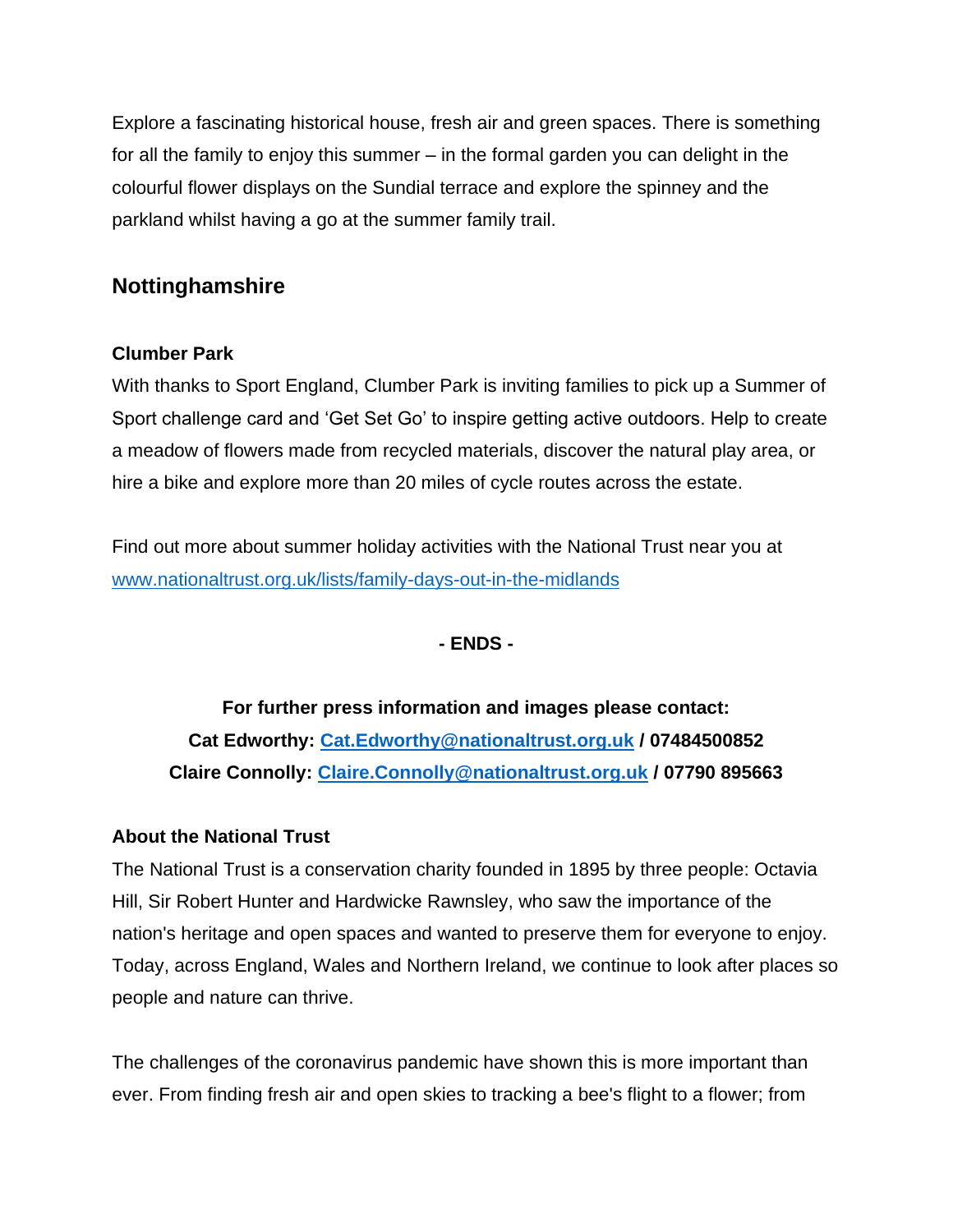finding beauty in an exquisite painting or discovering the hidden history of a country house nearby – the places we care for enrich people's lives.

Entirely independent of Government, the National Trust looks after more than 250,000 hectares of countryside, 780 miles of coastline and 500 historic properties, gardens and nature reserves.

The National Trust is for everyone – we were founded for the benefit of the whole nation. We receive on average more than 26.9 million visits each year to the places we care for that have an entry fee, and an estimated 100m visits to the outdoor places that are free of charge. Paying visitors, together with our 5.6 million members and more than 53,000 volunteers, support our work to care for nature, beauty, history. For everyone, for ever.

-- The National Trust is a registered charity no. 205846. Our registered office is Heelis, Kemble Drive, Swindon, Wiltshire SN2 2NA. The views expressed in this email are personal and may not necessarily reflect those of the National Trust unless explicitly stated otherwise. This email and any files transmitted with it are confidential and intended solely for the use of the individual or entity to whom they are addressed. If you have received this email in error, please notify me immediately. If you are not the intended recipient of this email, you should not copy it for any purpose, or disclose its contents to any other person. Senders and recipients of email should be aware that, under the Data Protection Act 2018, the contents may have to be disclosed. The National Trust has scanned this email for security issues. However the National Trust cannot accept liability for any form of malware that may be in this email and we recommend that you check all emails with an appropriate security tool.